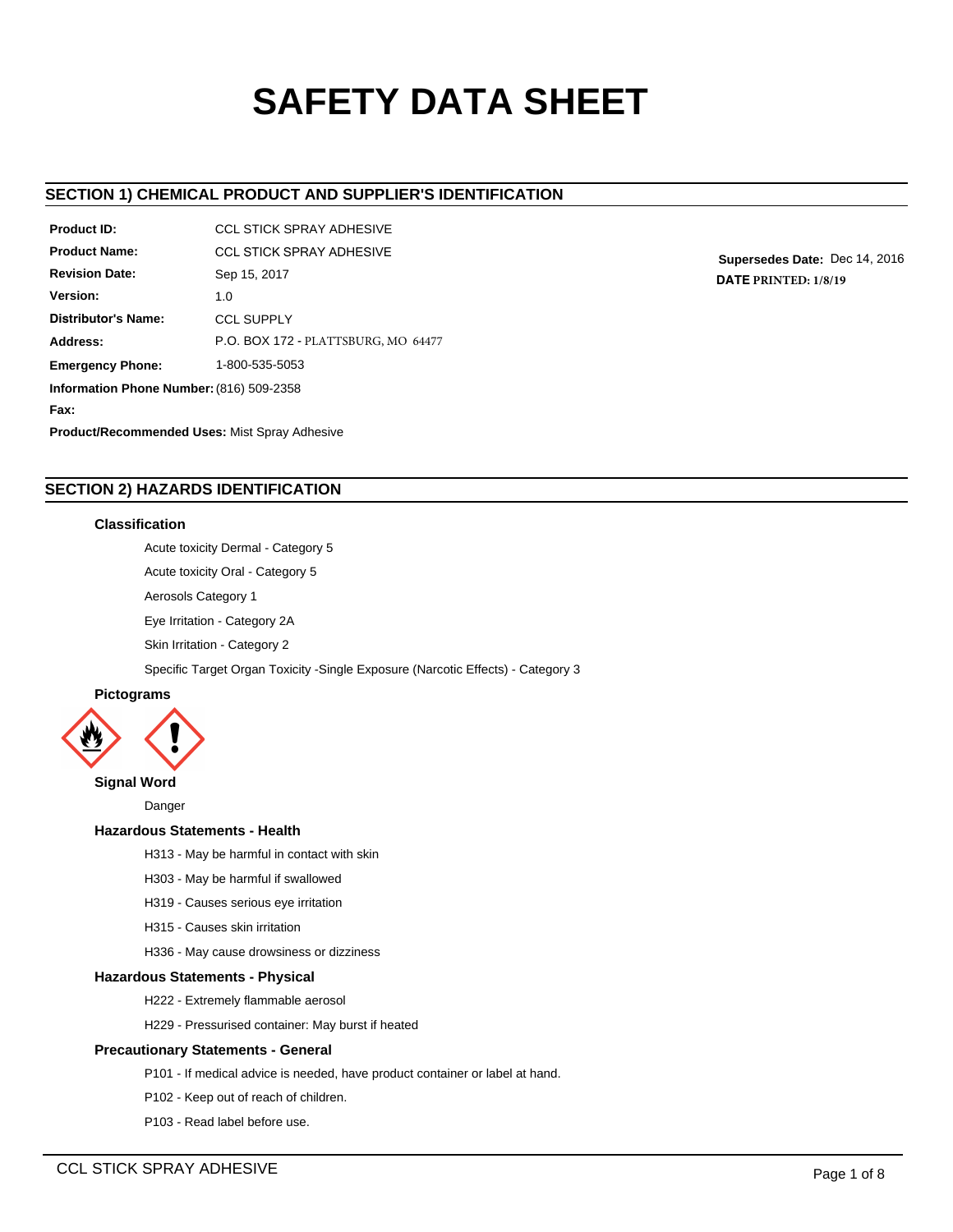## **Precautionary Statements - Prevention**

P210 - Keep away from heat, hot surfaces, sparks, open flames and other ignition sources. No smoking.

- P211 Do not spray on an open flame or other ignition source.
- P251 Do not pierce or burn, even after use.
- P264 Wash thoroughly after handling.
- P280 Wear protective gloves/protective clothing/eye protection/face protection.
- P261 Avoid breathing dust/fume/gas/mist/vapors/spray.
- P271 Use only outdoors or in a well-ventilated area.

#### **Precautionary Statements - Response**

P312 - Call a POISON CENTER or doctor/physician if you feel unwell.

P305 + P351 + P338 - IF IN EYES: Rinse cautiously with water for several minutes. Remove contact lenses, if present and easy to do. Continue rinsing.

P337 + P313 - If eye irritation persists: Get medical advice/attention.

P302 + P352 - IF ON SKIN: Wash with plenty of soap and water.

P332 + P313 - If skin irritation occurs: Get medical advice/attention.

P362 + P364 - Take off contaminated clothing and wash it before reuse.

P304 + P340 - IF INHALED: Remove person to fresh air and keep comfortable for breathing.

#### **Precautionary Statements - Storage**

P410 + P412 - Protect from sunlight. Do not expose to temperatures exceeding 50 °C/122 °F.

P403 + P405 - Store in a well-ventilated place. Store locked up.

#### **Precautionary Statements - Disposal**

P501 - Dispose of contents and container in accordance with all local, regional, national and international regulations.

## **SECTION 3) COMPOSITION, INFORMATION ON INGREDIENTS**

| <b>CAS</b>   | <b>Chemical Name</b> | % By Weight |
|--------------|----------------------|-------------|
| 0000079-20-9 | METHYL ACETATE       | 38% - 63%   |
| 0000115-10-6 | METHYL ETHER         | 17% - 29%   |
| 0000142-82-5 | N-HEPTANE            | $2\% - 4\%$ |

Specific chemical identity and/or exact percentage (concentration) of the composition has been withheld to protect confidentiality.

## **SECTION 4) FIRST-AID MEASURES**

#### **Inhalation**

Remove source of exposure or move person to fresh air and keep comfortable for breathing.

If exposed/feel unwell/concerned: Call a POISON CENTER/doctor.

Eliminate all ignition sources if safe to do so.

## **Eye Contact**

Remove source of exposure or move person to fresh air. Rinse eyes cautiously with lukewarm, gently flowing water for several minutes, while holding the eyelids open. Remove contact lenses, if present and easy to do. Continue rinsing for a duration of 15-20 minutes. Take care not to rinse contaminated water into the unaffected eye or onto the face. If eye irritation persists: Get medical advice/attention.

## **Skin Contact**

Take off immediately all contaminated clothing, shoes and leather goods (e.g. watchbands, belts). Gently blot or brush away excess product. Wash with plenty of lukewarm, gently flowing water for a duration of 15-20 minutes. Call a POISON CENTER/doctor if you feel unwell. Store contaminated clothing under water and wash before reuse or discard.

#### **Ingestion**

Rinse mouth. Do NOT induce vomiting. Immediately call a POISON CENTER/doctor. If vomiting occurs naturally, lie on your side, in the recovery position.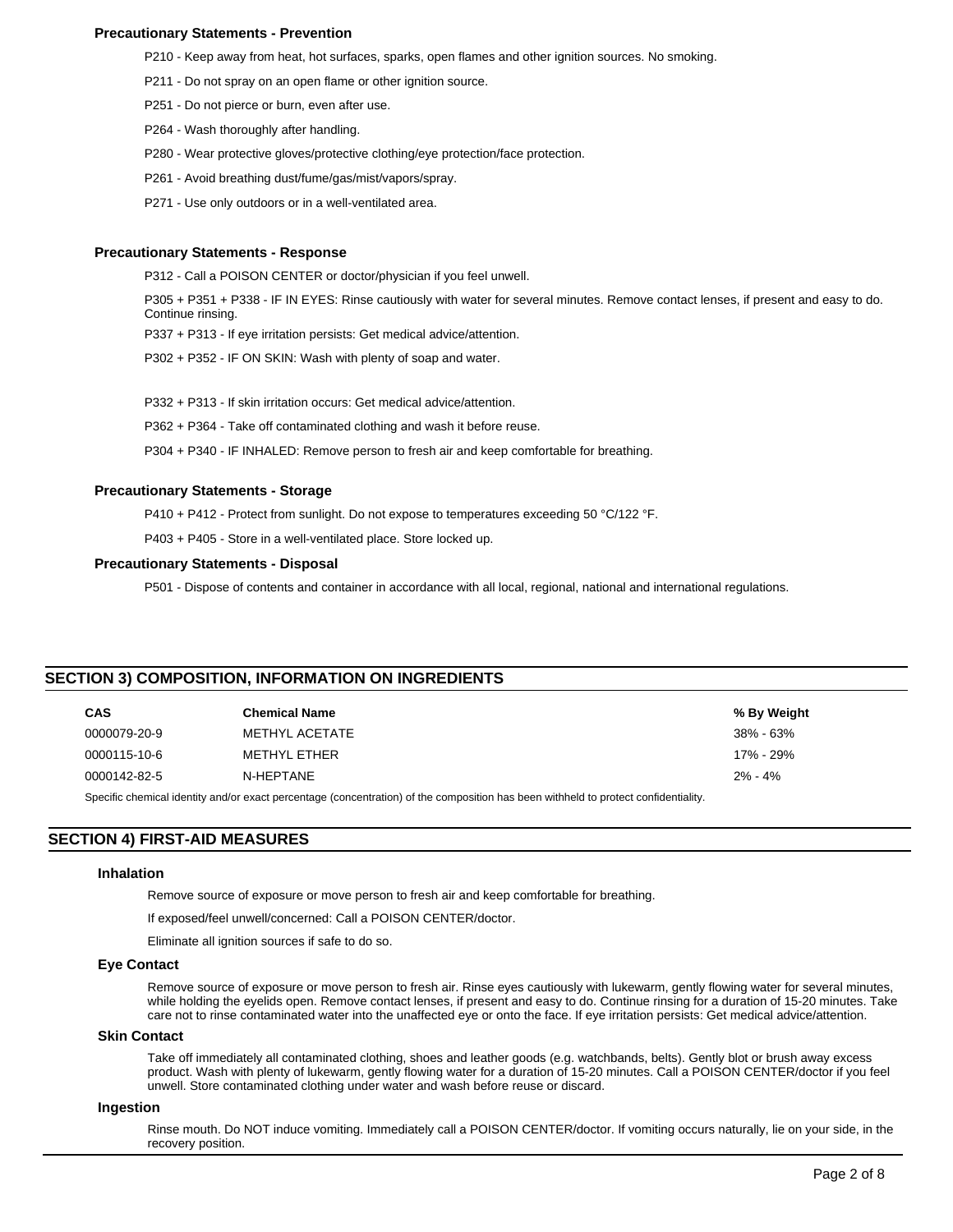## **SECTION 5) FIRE-FIGHTING MEASURES**

#### **Suitable Extinguishing Media**

Use water, fog, dry chemical, or carbon dioxide. Carbon dioxide can displace oxygen. Use caution when applying carbon dioxide in confined spaces. Simultaneous use of foam and water on the same surface is to be avoided as water destroys the foam.

#### **Unsuitable Extinguishing Media**

Water may be ineffective but can be used to cool containers exposed to heat or flame.

#### **Specific Hazards in Case of Fire**

Contents under pressure. Keep away from ignition sources and open flames. Exposure of containers to extreme heat and flames can cause them to rupture often with violent force.

Aerosol cans may rupture when heated.

Heated cans may burst.

In fire, will decompose to carbon dioxide, carbon monoxide

#### **Fire-Fighting Procedures**

Isolate immediate hazard area and keep unauthorized personnel out. Stop spill/release if it can be done safely. Move undamaged containers from immediate hazard area if it can be done safely. Water spray may be useful in minimizing or dispersing vapors and to protect personnel.

Dispose of fire debris and contaminated extinguishing water in accordance with official regulations.

#### **Special Protective Actions**

Wear protective pressure self-contained breathing apparatus (SCBA)and full turnout gear.

Care should always be exercised in dust/mist areas.

## **SECTION 6) ACCIDENTAL RELEASE MEASURES**

#### **Emergency Procedure**

Flammable material.

ELIMINATE all ignition sources (no smoking, flares, sparks, or flames in immediate area). Stay upwind; keep out of low areas. Immediately turn off or isolate any source of ignition. Keep unnecessary people away; isolate hazard area and deny entry. Do not touch or walk through spilled material. Clean up immediately. Use absorbent sweeping compound to soak up material and put into suitable container for proper disposal.

#### **Recommended Equipment**

Safety glasses, gloves.

#### **Personal Precautions**

ELIMINATE all ignition sources (no smoking, flares, sparks, or flames in immediate area). Use explosion proof equipment. Avoid breathing vapor. Avoid contact with skin, eye or clothing. Do not touch damaged containers or spilled materials unless wearing appropriate protective clothing.

#### **Environmental Precautions**

Stop spill/release if it can be done safely. Prevent spilled material from entering sewers, storm drains, other unauthorized drainage systems and natural waterways by using sand, earth, or other appropriate barriers.

## **SECTION 7) HANDLING AND STORAGE**

#### **General**

For industrial and institutional use only. For use by trained personnel only. Keep away from children. Wash hands after use.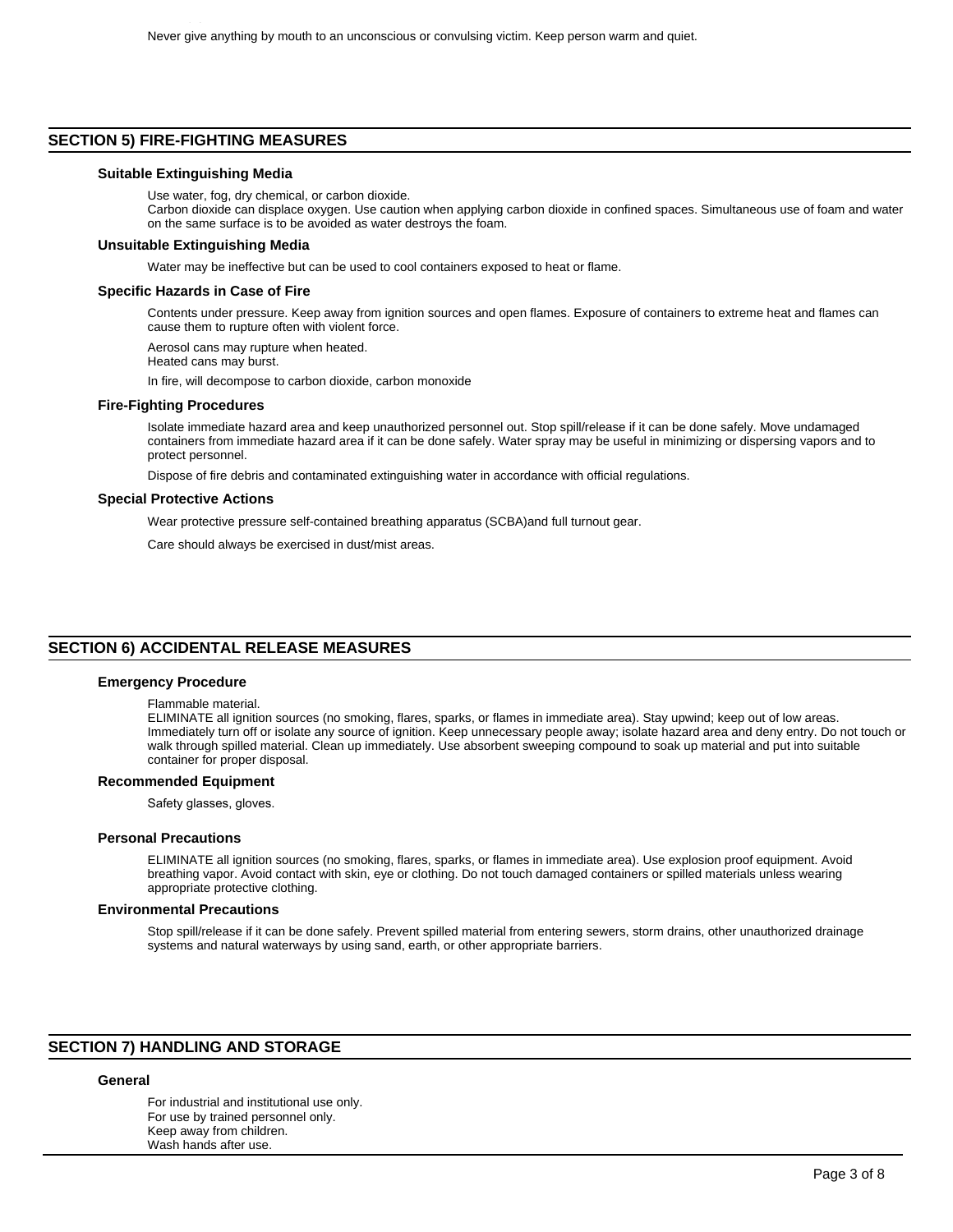Do not get in eyes, on skin or on clothing. Do not breathe vapors or mists. Use good personal hygiene practices. Eating, drinking and smoking in work areas is prohibited. Remove contaminated clothing and protective equipment before entering eating areas. Eyewash stations and showers should be available in areas where this material is used and stored.

#### **Ventilation Requirements**

Use only with adequate ventilation to control air contaminants to their exposure limits. The use of local ventilation is recommended to control emissions near the source.

#### **Storage Room Requirements**

Do not cut, drill, grind, weld, or perform similar operations on or near containers. Do not pressurize containers to empty them. Store at temperatures below 120°F.

# **SECTION 8) EXPOSURE CONTROLS, PERSONAL PROTECTION**

#### **Eye Protection**

Chemical goggles, safety glasses with side shields or vented/splash proof goggles. Contact lenses may absorb irritants. Particles may adhere to lenses and cause corneal damage.

## **Skin Protection**

Wear gloves, long sleeved shirt, long pants and other protective clothing as required to minimize skin contact.

Use of gloves approved to relevant standards made from the following materials may provide suitable chemical protection: PVC, neoprene or nitrile rubber gloves. Suitability and durability of a glove is dependent on usage, e.g. frequency and duration of contact, chemical resistance of glove material, glove thickness, dexterity. Always seek advice from glove suppliers. Contaminated gloves should be replaced. Chemical-resistant clothing is recommended to avoid prolonged contact. Avoid unnecessary skin contact.

#### **Respiratory Protection**

If engineering controls do not maintain airborne concentrations to a level which is adequate to protect worker, a respiratory protection program that meets or is equivalent to OSHA 29 CFR 1910.134 and ANSI Z88.2 should be followed. Check with respiratory protective equipment suppliers. Where air-filtering respirators are suitable, select an appropriate combination of mask and filter. Select a filter suitable for combined particulate/organic gases and vapors.

When spraying more than one half can continuously or more than one can consecutively, use NIOSH approved respirator.

| <b>Chemical Name</b> | OSHA<br>TWA<br>(ppm) | OSHA<br>TWA<br>(mg/m3) | <b>OSHA</b><br>STEL<br>(ppm) | OSHA<br>STEL<br>(mg/m3) | <b>OSHA</b><br>Tables (Z1.<br>Z2, Z3 | <b>OSHA</b><br>Carcinogen | <b>OSHA</b><br>Skin<br>designation | <b>NIOSH</b><br>twa<br>(ppm) | <b>NIOSH</b><br>TWA<br>(mg/m3) | <b>NIOSH</b><br><b>STEL</b><br>(ppm) | <b>NIOSH</b><br>STEL<br>(mg/m3) | <b>NIOSH</b><br>Carcinogen |
|----------------------|----------------------|------------------------|------------------------------|-------------------------|--------------------------------------|---------------------------|------------------------------------|------------------------------|--------------------------------|--------------------------------------|---------------------------------|----------------------------|
| METHYL ACETATE       | 200                  | 610                    |                              |                         |                                      |                           |                                    | 200                          | 610                            | 250                                  | 760                             |                            |
| N-HEPTANE            | 500                  | 2000                   |                              |                         |                                      |                           |                                    | 85                           | 350                            |                                      |                                 |                            |

| <b>Chemical Name</b> | <b>ACGIH</b><br>TWA<br>(ppm) | <b>ACGIH</b><br><b>TWA</b><br>(mg/m3) | ACGIH<br><b>STEL</b><br>(ppm) | ACGIH<br><b>STEL</b><br>(mg/m3) |
|----------------------|------------------------------|---------------------------------------|-------------------------------|---------------------------------|
| METHYL ACETATE       | 200                          | 606                                   | 250                           | 757                             |
| N-HFPTANF            | 400                          | 1640                                  | 500                           | 2050                            |

# **SECTION 9) PHYSICAL AND CHEMICAL PROPERTIES**

## **Physical and Chemical Properties**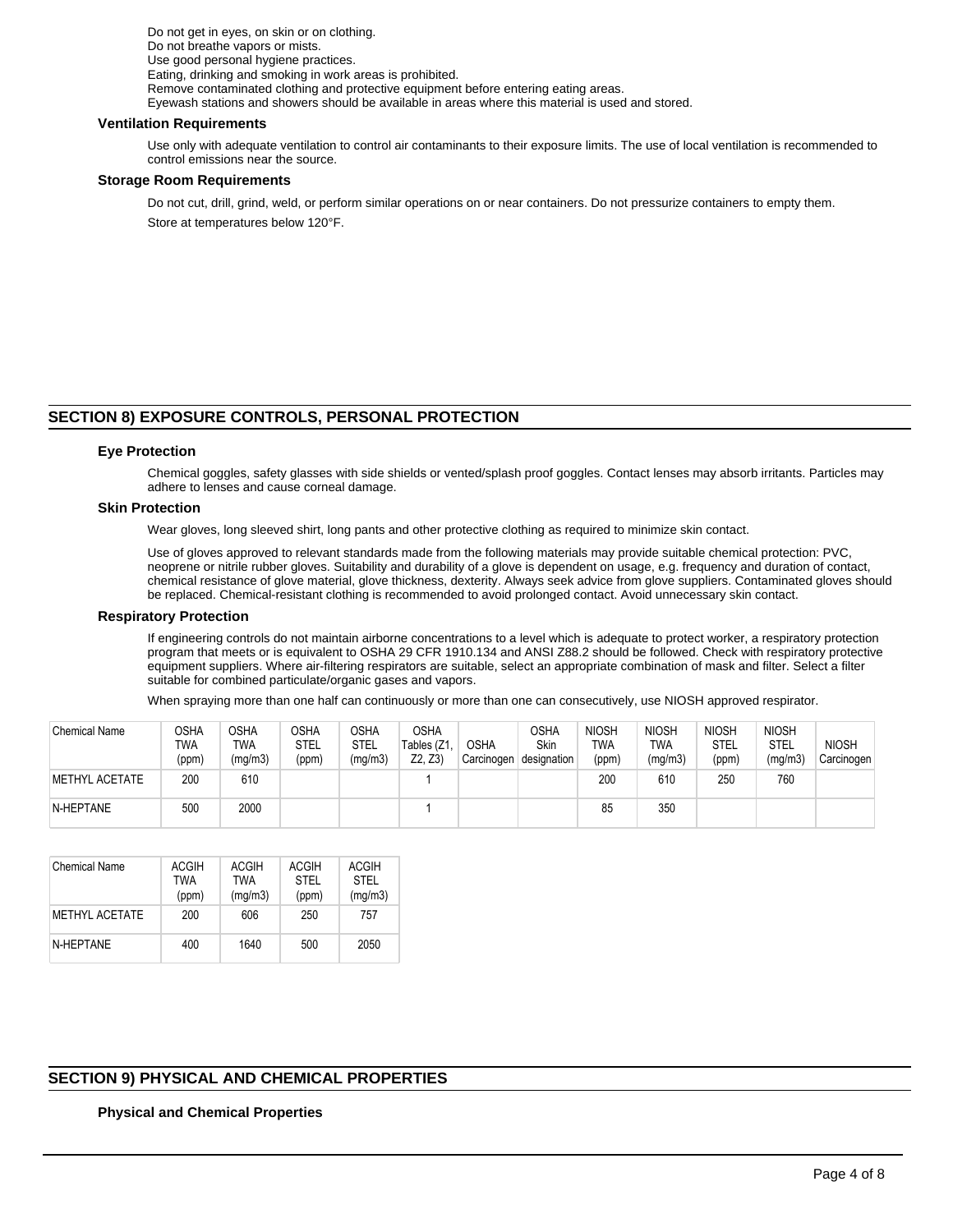| Density<br>Density VOC<br>% VOC | 7.10165 lb/gal<br>2.04218 lb/gal<br>28.75645% |
|---------------------------------|-----------------------------------------------|
| Appearance                      | Clear mist                                    |
| <b>Odor Threshold</b>           | N.A.                                          |
| Odor Description                | Solvent                                       |
| pH                              | N.A.                                          |
| <b>Water Solubility</b>         | Not soluble                                   |
| Flammability                    | Flashpoint below 73 °F                        |
| Flash Point Symbol              | N.A.                                          |
| <b>Flash Point</b>              | $-41 °F$                                      |
| Viscosity                       | N.A.                                          |
| Lower Explosion Level           | N.A.                                          |
| <b>Upper Explosion Level</b>    | N.A.                                          |
| Vapor Density                   | Slower than ether                             |
| <b>Melting Point</b>            | N.A.                                          |
| <b>Freezing Point</b>           | N.A.                                          |
| Low Boiling Point               | N.A.                                          |
| High Boiling Point              | N.A.                                          |
| Decomposition Pt                | N.A.                                          |
| Auto Ignition Temp              | N.A.                                          |
| <b>Evaporation Rate</b>         | Slower than ether                             |

# **SECTION 10) STABILITY AND REACTIVITY**

#### **Stability**

Stable.

## **Conditions to Avoid**

High temperatures.

# **Incompatible Materials**

Strong oxidizing agents.

## **Hazardous Reactions/Polymerization**

Will not occur.

## **Hazardous Decomposition Products**

In fire, will decompose to carbon dioxide, carbon monoxide.

# **SECTION 11) TOXICOLOGICAL INFORMATION**

# **Skin Corrosion/Irritation**

Overexposure will cause defatting of skin.

Causes skin irritation

## **Serious Eye Damage/Irritation**

Overexposure will cause redness and burning sensation.

Causes serious eye irritation

# **Aspiration Hazard**

No data available

# **Carcinogenicity**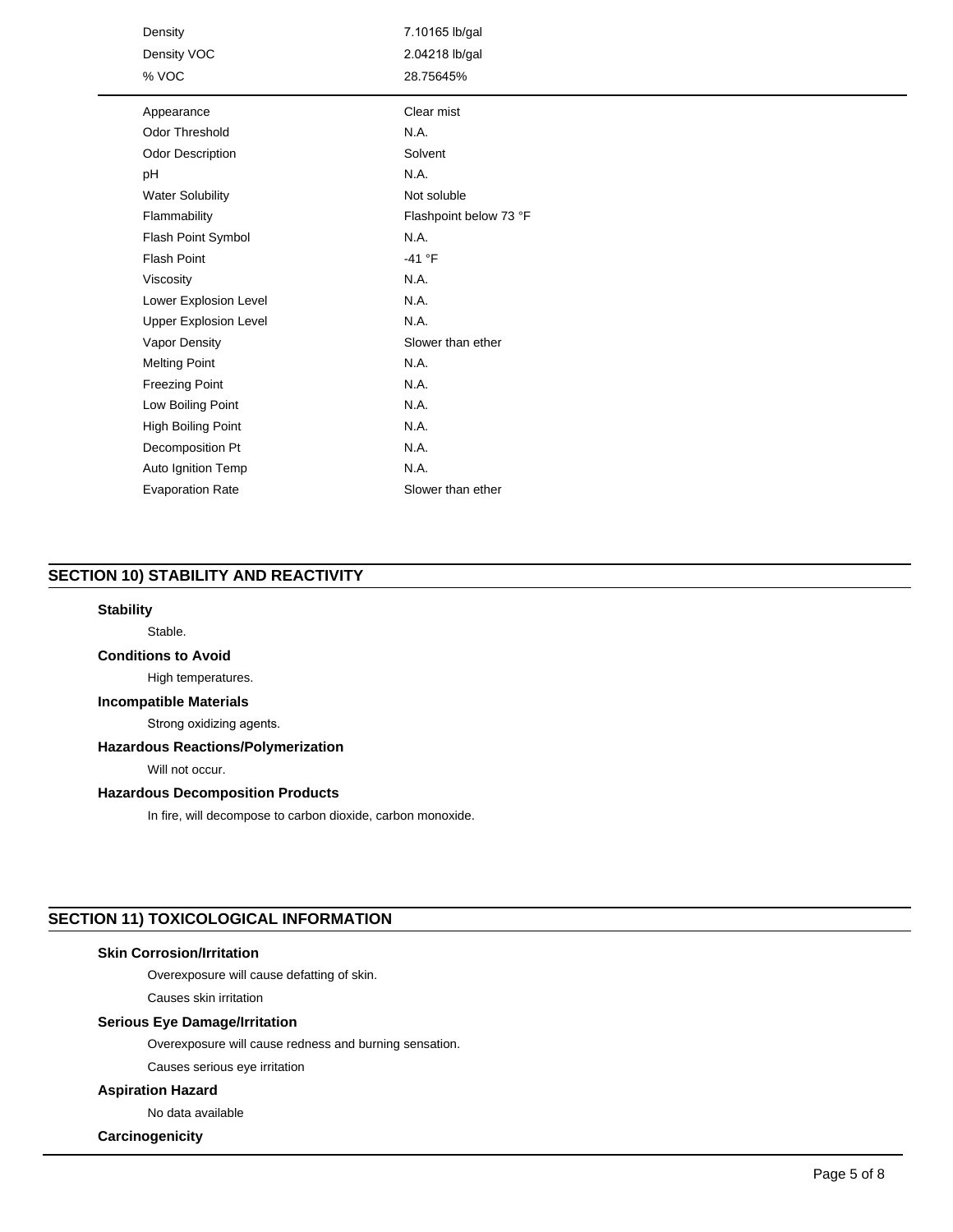#### No data available

#### **Germ Cell Mutagenicity**

No data available

#### **Reproductive Toxicity**

No data available

#### **Respiratory/Skin Sensitization**

No data available

#### **Specific Target Organ Toxicity - Repeated Exposure**

No data available

## **Acute Toxicity**

Inhalation: effect of overexposure include irritation of respiratory tract, headache, dizziness, nausea, and loss of coordination. Extreme overexposure may result in unconsciousness and possibly death.

May be harmful in contact with skin

May be harmful if swallowed

## **Specific Target Organ Toxicity - Single Exposure**

May cause drowsiness or dizziness

#### 0000079-20-9 METHYL ACETATE

LC50 (rat): 16000-32000 ppm (4-hour exposure) (9)

LD50 (oral, rat): greater than 5000 mg/kg (4) LD50 (oral, rabbit): 3700 mg/kg (cited as 50 millimols/kg) (10)

LD50 (skin, rabbit): greater than 5000 mg/kg (4)

# 0000142-82-5 N-HEPTANE

LC50 (rat): approximately 25000 ppm (4-hour exposure); cited as 103 g/m3 (4-hour exposure) (6)

LD50 (oral, rat): Greater than 15000 mg/kg (4)

## **Potential Health Effects - Miscellaneous**

0000142-82-5 N-HEPTANE

Increased susceptibility to the effects of this material may be observed in people with preexisting disease of any of the following: central nervous system, respiratory system, skin. May cause central nervous system effects such as dizziness, headache, nausea, and loss of consciousness. Laboratory studies with rats have shown that petroleum distillates can cause kidney damage and kidney or liver tumors. These effects were not seen in similar studies with guinea pigs, dogs, or monkeys. Several studies evaluating petroleum workers have not shown a significant increase of kidney damage or an increase in kidney or liver tumors. Aspiration may occur during swallowing or vomiting, resulting in lung damage.

## **SECTION 12) ECOLOGICAL INFORMATION**

#### **Toxicity**

No data available

**Persistence and Degradability**

No data available.

## **Bio-Accumulative Potential**

No data available.

# **Mobility in Soil**

No data available.

#### **Other Adverse Effects**

No data available.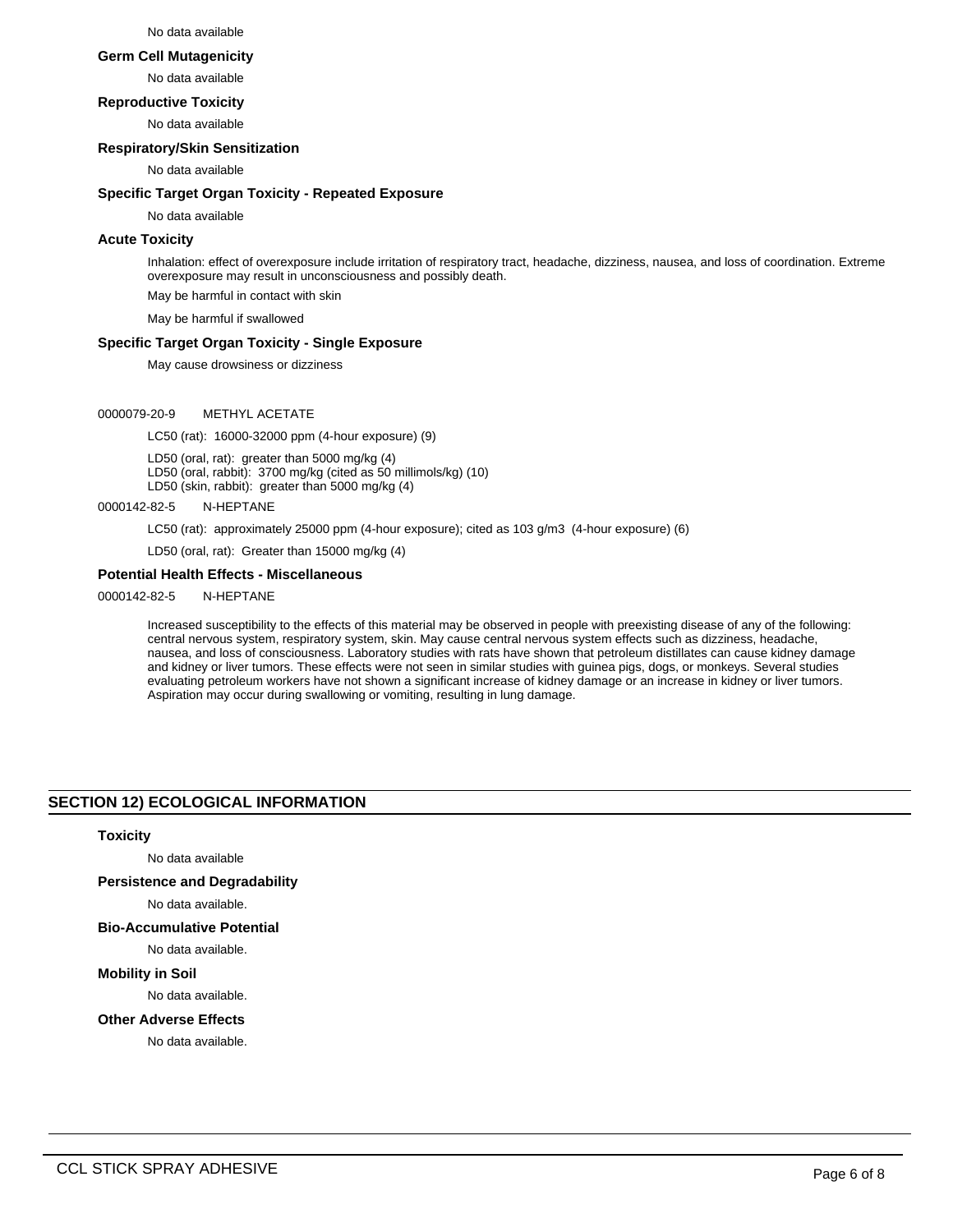# **Water Disposal**

Under RCRA, it is the responsibility of the user of the product, to determine at the time of disposal whether the product meets RCRA criteria for hazardous waste. Waste management should be in full compliance with federal, state, and local laws.

Empty containers retain product residue which may exhibit hazards of material, therefore do not pressurize, cut, glaze, weld or use for any other purposes. Return drums to reclamation centers for proper cleaning and reuse.

## **SECTION 14) TRANSPORT INFORMATION**

## **U.S. DOT Information**

UN number: UN1950 Proper shipping name: Aerosols, flammable, (each not exceeding 1 L capacity) (LTD QTY) Hazard class: 2.1

#### **IMDG Information**

UN number: UN1950 Proper shipping name: Aerosols, flammable, (each not exceeding 1 L capacity) (LTD QTY) Hazard class: 2.1

## **IATA Information**

UN number: UN1950 Proper shipping name: Aerosols, flammable, (each not exceeding 1 L capacity) (LTD QTY) Hazard class: 2.1

# **SECTION 15) REGULATORY INFORMATION**

| CAS          | <b>Chemical Name</b> | % By Weight | <b>Regulation List</b>                  |
|--------------|----------------------|-------------|-----------------------------------------|
| 0000079-20-9 | METHYL ACETATE       |             | 38% - 63%   SARA312, TSCA, ACGIH, OSHA  |
| 0000115-10-6 | <b>METHYL ETHER</b>  |             | 17% - 29%   SARA312, VOC TSCA           |
| 0000142-82-5 | N-HEPTANE            |             | 2% - 4% SARA312, VOC, TSCA, ACGIH, OSHA |

# **SECTION 16) OTHER INFORMATION**

#### **Glossary**

\* There are points of differences between OSHA GHS and UN GHS. In 90% of the categories, they can be used interchangeably, but for the Skin Corrosion/Irritant Category and the Specific Target Organ Toxicity (Single and Repeated Exposure) Categories. In these cases, our system will say UN GHS.